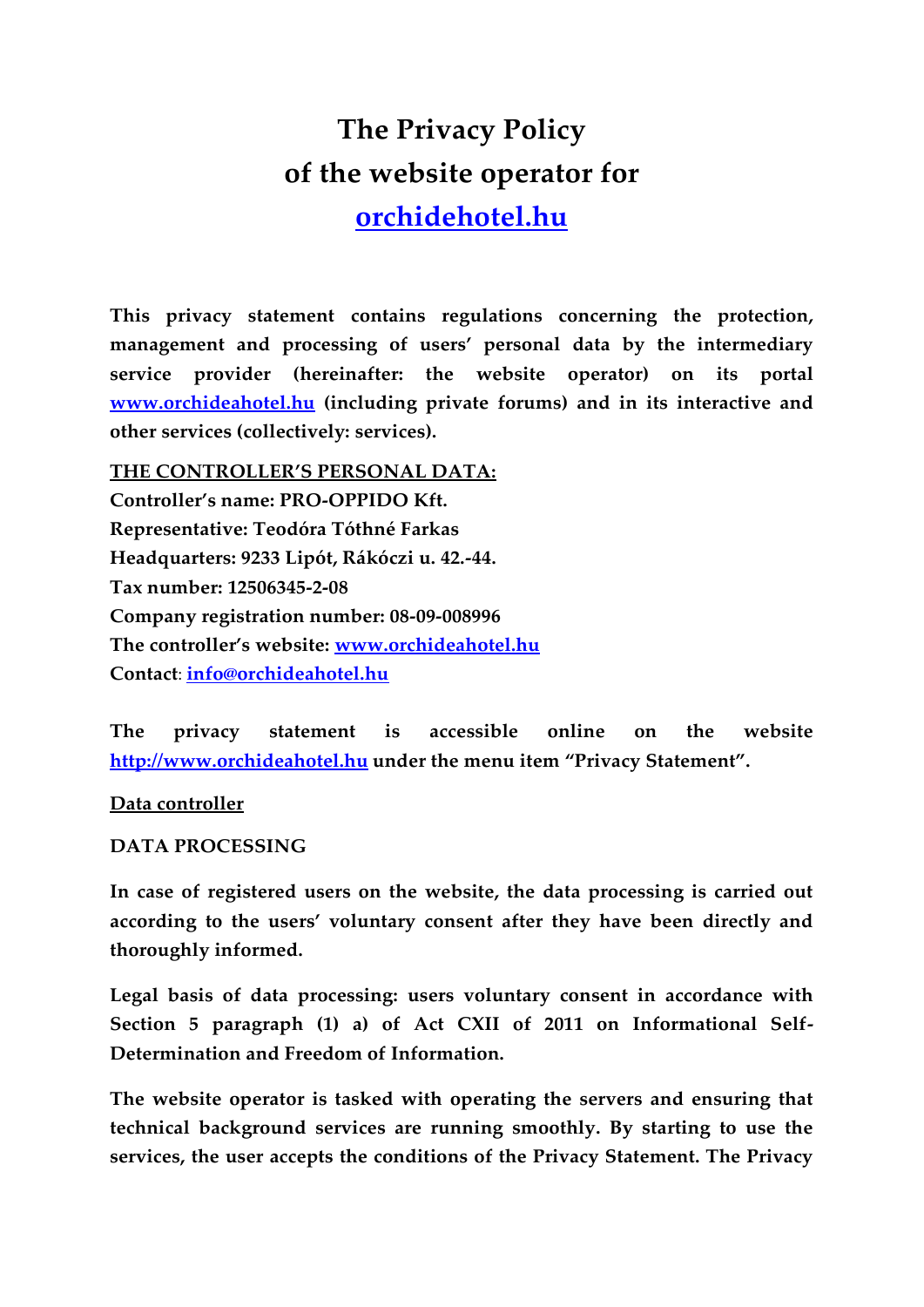**Statement is available at all times on the registration interface of the service. As for the personal data which is managed in connection with the service, the data controller is the website operator itself, who does not work with a data processor. The users' personal data is stored on the servers of the website operator. Personal data is managed only for specific purposes, in order to exercise certain rights or fulfill obligations, to the minimum degree and time as required to achieve the purposes.**

**Personal data provided in connection with the service is managed only until termination of the legal relationship with the user. Subsequently, within 8 days the data provided by the former user will be deleted, and the personal data will be made anonymous for use in statistics.**

**The personal data managed by the website operator can only be accessed by the operator's employees. In the course of data processing, the website operator always acts according to the Hungarian law in force.**

## **THE PURPOSE OF DATA PROCESSING**

**The primary purpose of data processing by the website operator is to ensure that its services are effective, safe and personalized. Further service objectives of the data processing by the website operator include identifying registered users, settling disputes that arose during use of their services, providing information to the users, cooperating in resolving operational and service problems, and securing the rights of the website operator.**

**The processing of data is done by the website operator ethically and legally; its collection is carried out for specific, clear and legal purposes, and its further management is not continued for purposes which do not meet the aforementioned ones. In the course of data collection and further management, the operator makes certain that the personal data is appropriate for the purpose of their collection and/or management, that it is relevant and is not excessive; during its collection and management, the operator makes sure that the data is accurate, and if necessary, relevant as well; the operator takes all the reasonable actions to delete or correct faulty or incomplete data, taking the purposes of its collection or further management into account. Data is stored in such a way that users can only be identified during a limited timeframe, only as long as necessary for the purposes of data collection and further management. By accepting the Privacy Statement, users consent to data**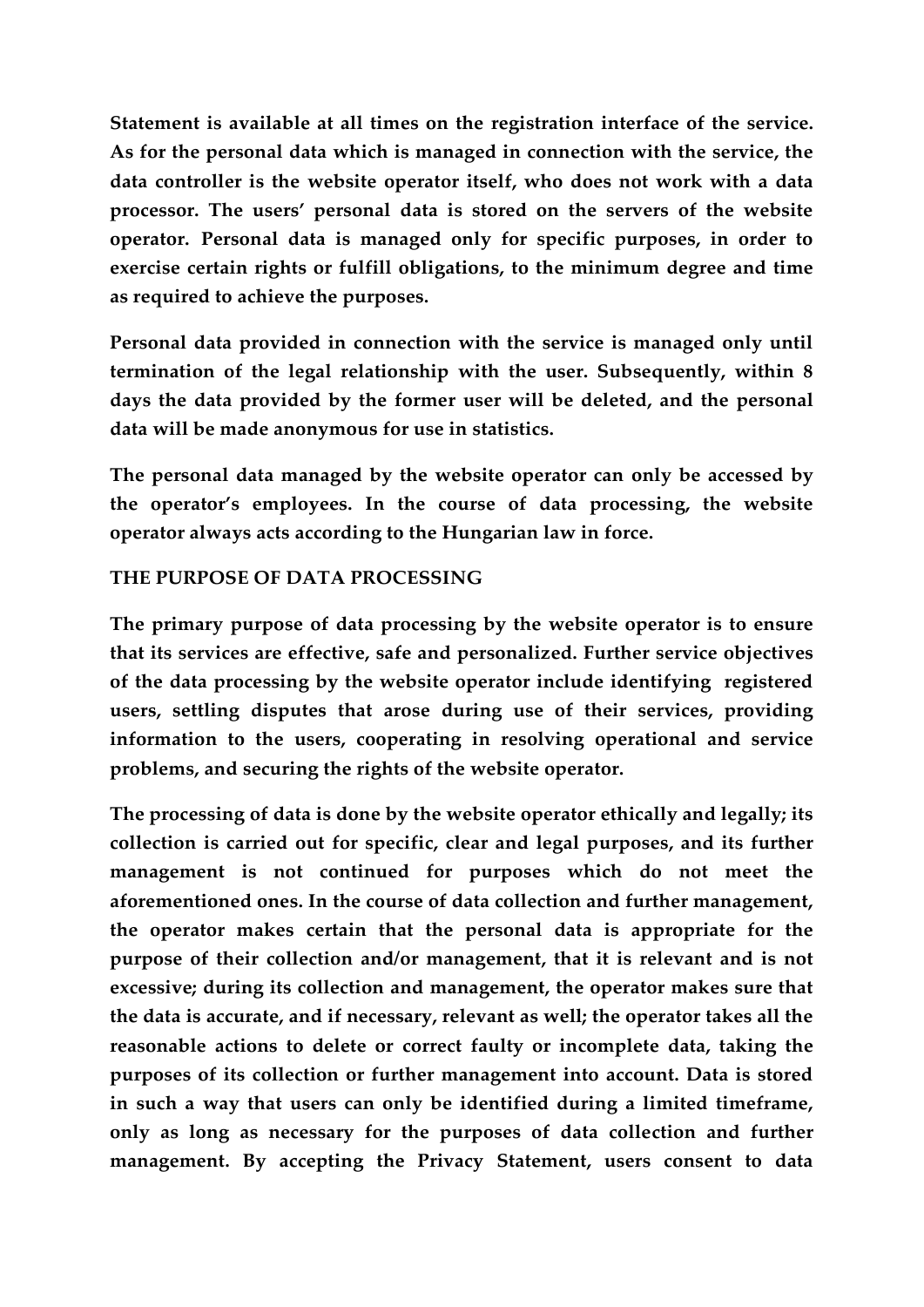**processing by the website operator carried out for the aforementioned purposes.** 

**Pro Oppido Kft. manages the data of those natural persons who are among their clients and partners based on this current privacy policy, which is to be interpreted in accordance with Pro Oppido's own data protection and management statements.**

# **The legal basis for data processing**

**When users request quotations or send business proposals to Pro Oppido Kft., this is seen as an expression of their voluntary consent to the privacy policies laid out here. [Section 5 paragraph (1) a) of Informational Self-Determination Act]** 

**The purpose of data management: Pro Oppido Kft. manages the personal data received from directly or indirectly incoming documents for their main activity as well as in order to provide the necessary services, especially to promote business transactions with their own contractual partners and business parties and to carry these out smoothly and in an appropriate manner.**

## **The scope of processed data**

**Surname, first name, gender, date of birth, e-mail address, phone number, as well as any other personal data/information which was listed voluntarily by the user.**

## **Statement about using IT support**

**On behalf of the data controller, the technical aspects of digital data storage are managed by the following companies as hosting service providers for the company:**

**MT-Hostware Kft. Headquarters: 1149 Budapest, Róna u. 120-122. Representative: György Lehel**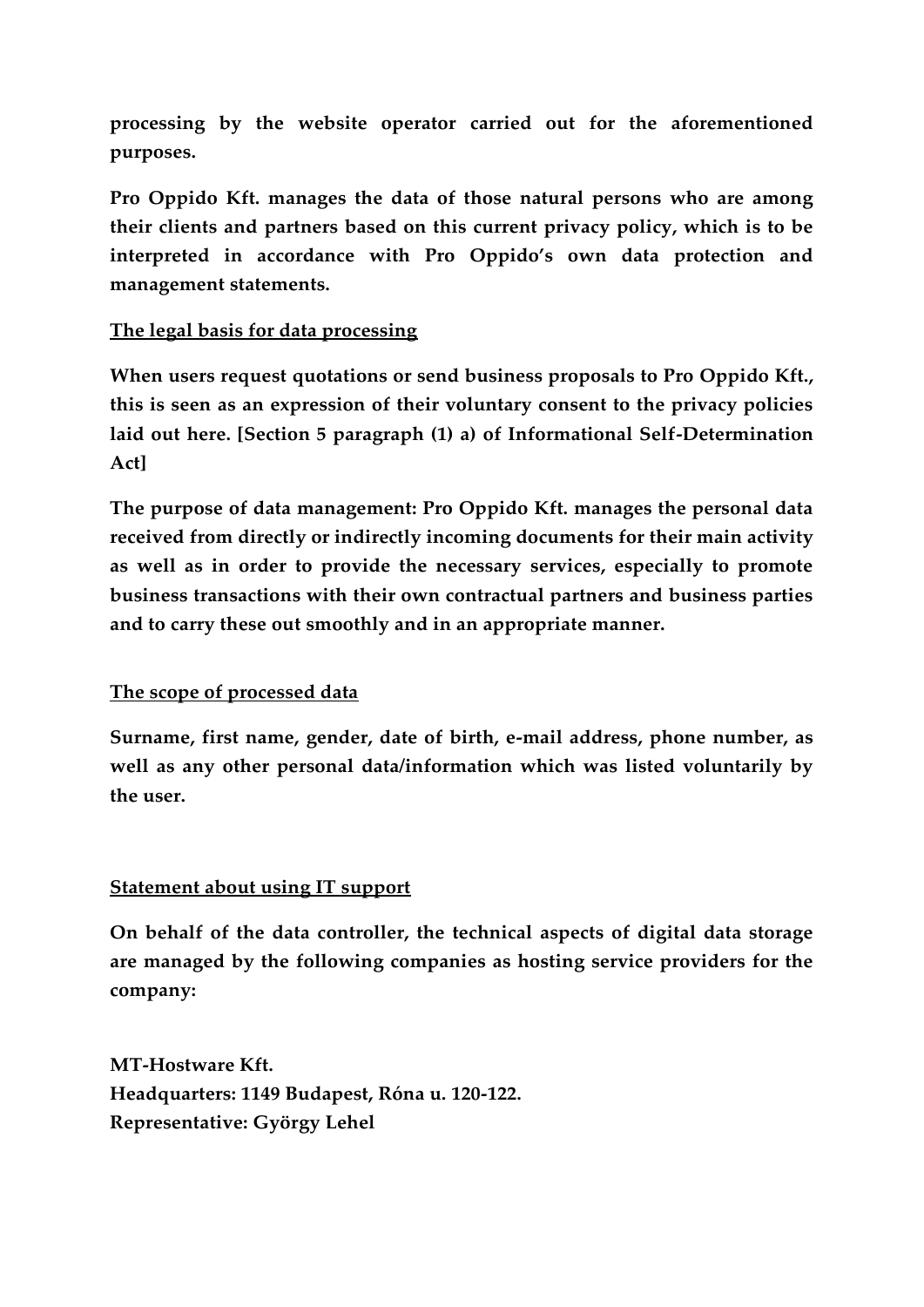**Creative Management Kft. Headquarters: 8200 Veszprém, Boksa tér 1. Building A Representative: Zoltán Gál**

## **Persons with access to the data**

**Pro Oppido Kft. uses the data solely for the purpose of carrying out its activities. We would like to express that the persons who have an employment relationship or who are in a contract of engagement with our company can access the users' data only for the purposes of data processing.**

## **REGISTRATION**

**The data given voluntarily by the users about themselves can also be used in the users' profiles for marketing and advertising purposes. In the framework of the personalized service, the website operator is entitled to use the users' individual profiles to send suitable offers to the users via advertisements which match their profiles. The website operator complies with all the provisions of Act LVIII of 1997 on business advertising activities.**

**The website operator provides users with the opportunity to correspond with service providers and to indicate their own interests. This way, the website operator can send messages for the purposes of marketing and advertisement to the users based on their submitted preferences and data.**

**Using the services is also possible to a limited extent without registration ("usage without entering personally identifiable information").**

**In accordance with the purpose limitation principle, information that is required during the registration process is limited to that which is essential for the secure and lawful access or use of a service. The required pieces of information, which are especially essential for identifying the user, are**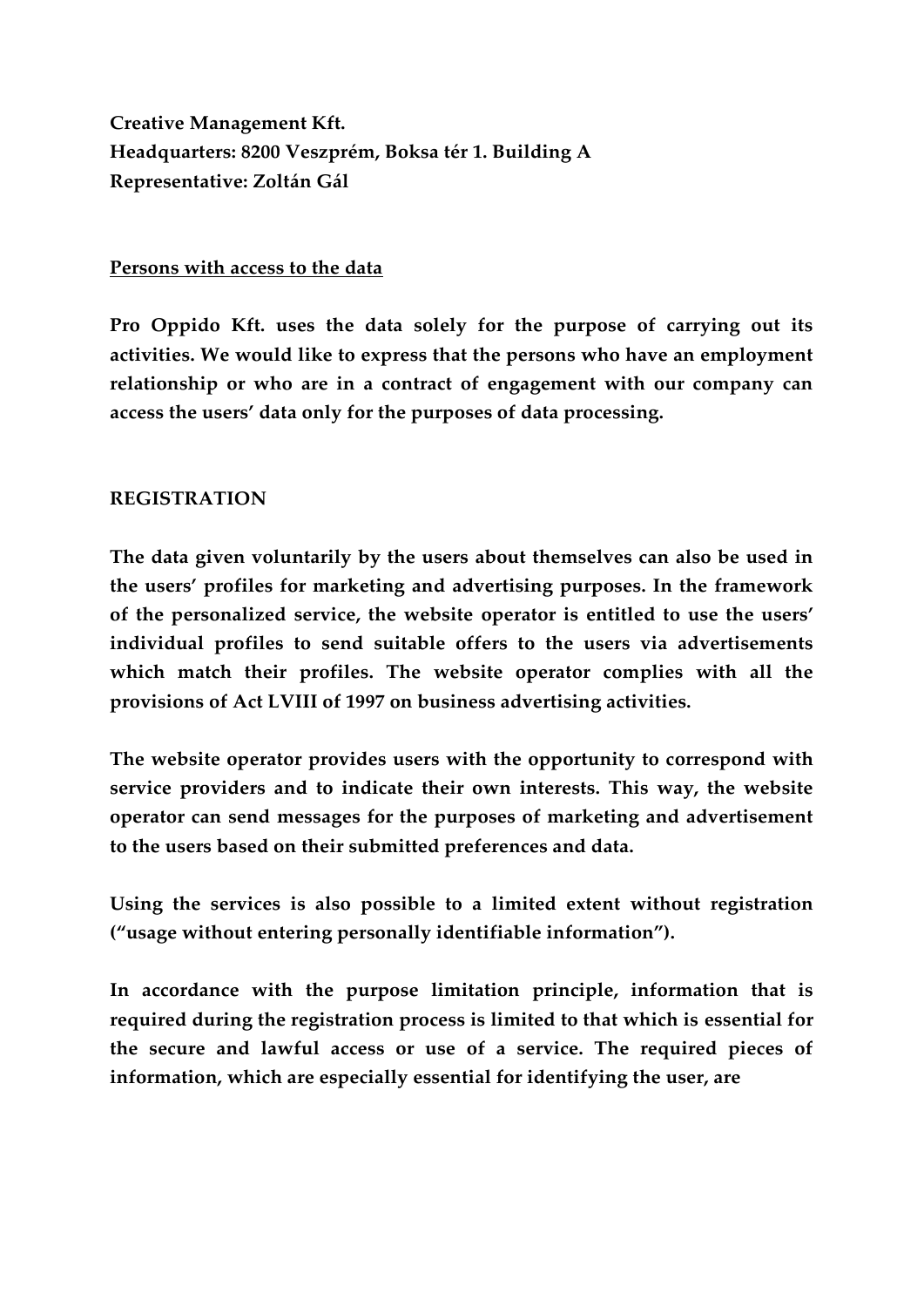#### **surname;**

### **first name;**

**e-mail address.**

**Users always have the right to not give certain pieces of information about themselves. Providing data is always voluntary. This circumstance, however, might mean that the user cannot access certain services.**

**The website operator operates the services based on Section 13/A of Act CVIII of 2001 on the principle of data avoidance and data economy. During use of the service, some user data is automatically managed by the website operator.**

**Some data and IP addresses connected to the service users' computers are logged in order to generate data about website views and to detect possible errors and attempted attacks. Some of this data is considered personal, so it is managed in accordance with the laws in force.**

**Statistics are generated from the log files. The monthly log files are stored for a year on the server of the website operator in order to determine, for example, which part of the website is visited the most and how often by the users, and how much time they spend on the website on one occasion, and then, they are deleted. The IP addresses of the users are not connected to any data, based on which the person of the user could be identified.**

## **OTHER REGULATIONS**

**In the absence of any express statutory provisions, the website operator may only give personally identifiable data to a third party if the users give their explicit consent. If any doubtful or illegal activities are detected, the website operator is entitled to send notices or announcements, or to make them available even by using the user's data. The operator is entitled to delete any unlawful or probably unlawful comments, ratings, posts or contents without prior notice. The website operator, as service provider, is not obliged to check the content of data which they forwarded, stored or made available.**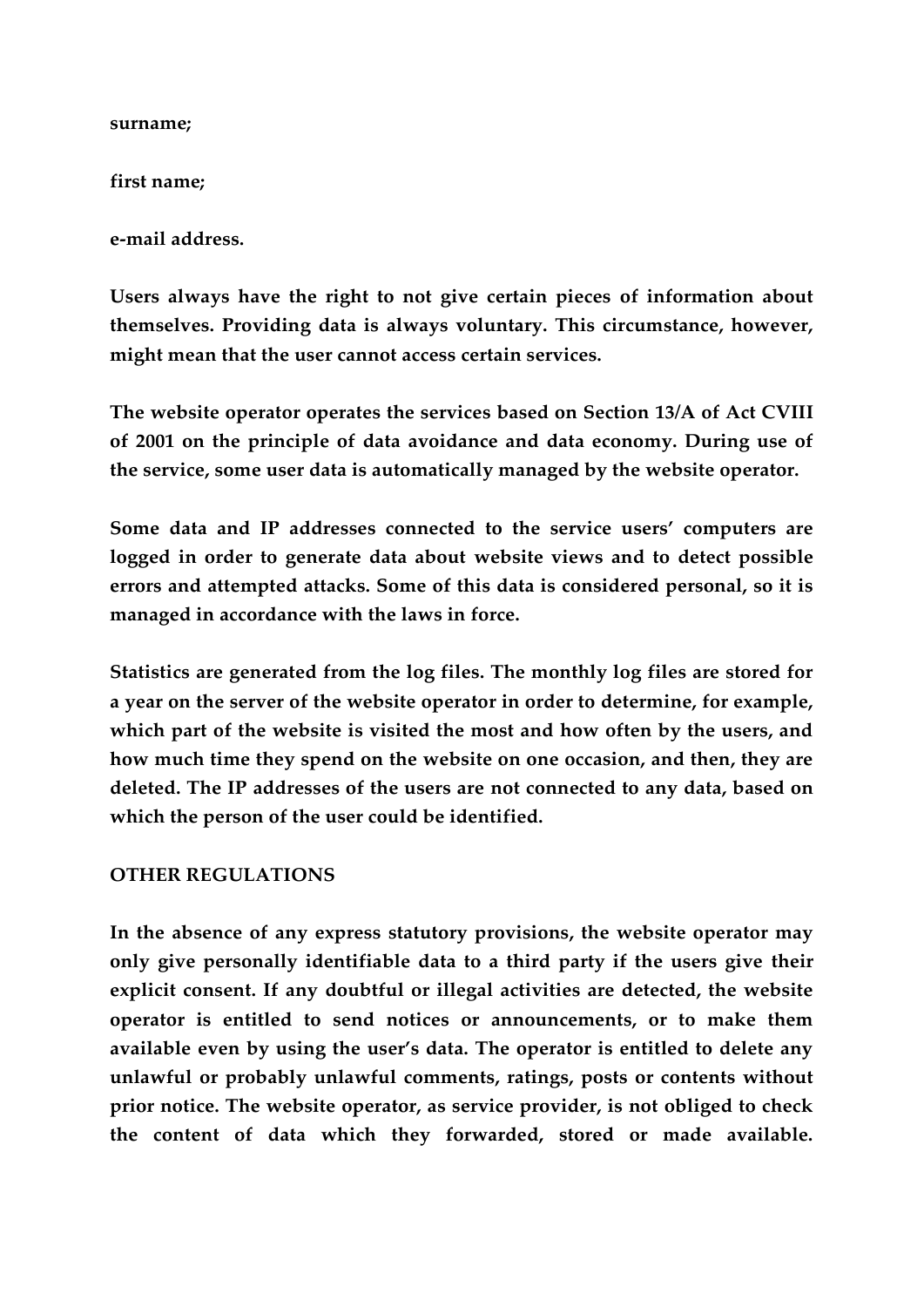**Furthermore, they are not obliged to look for such facts or conditions which refer to the pursuit of unlawful activities.**

**The website operator implements security measures at all times which are in line with industry standards, but because of the fast changes and development of technology, it cannot be guaranteed that personal data of users related to or displayed in connection with the service will be used according to the ways that are defined in the Privacy Policy. Third parties or other users may also have the ability to illegally monitor or bug messages and data, which are protected by laws on privacy and personal rights. Users may also give their personal data to a third party in a manner that is permitted by this Privacy Policy, who can use it for an illegal purpose or in an illegal manner. In all of these cases the liability of the website operator is excluded.** 

**Based on Section 13/A of Act CVIII of 2001 on Certain Issues of Electronic Commerce Activities and Information Society Services, the website operator is entitled to manage certain personal data, including billing and traffic data, even in the absence of the user's explicit consent. The website operator can manage user data that is necessary and sufficient for identifying users for several purposes: to create, edit, monitor, and define the content of a contract for the provision of an information society service, to bill the fees arising from said contract, as well as to fulfill the claims connected to it. In order to bill the fees arising from the contract for providing an information society service, the website operator can manage personal data in connection with the use of information society services, which are necessary for determining the fee and for billing: in particular, data that refers to the date, time, and place of the service used. For the purpose of providing the service, personal data can be used that is technically essential for providing the service.**

**Based on Act C of 2003 on Electronic Communications, the internet access provider and other communications service providers are entitled to manage the users' personal and other data to a certain extent.**

**The users are solely responsible for using their personal ID and password and for the activities in connection with using the personal ID and password. For an enhanced level of safety, it is recommended to keep the identifier and the password connected to the user secret. In case the users reveal this data to a**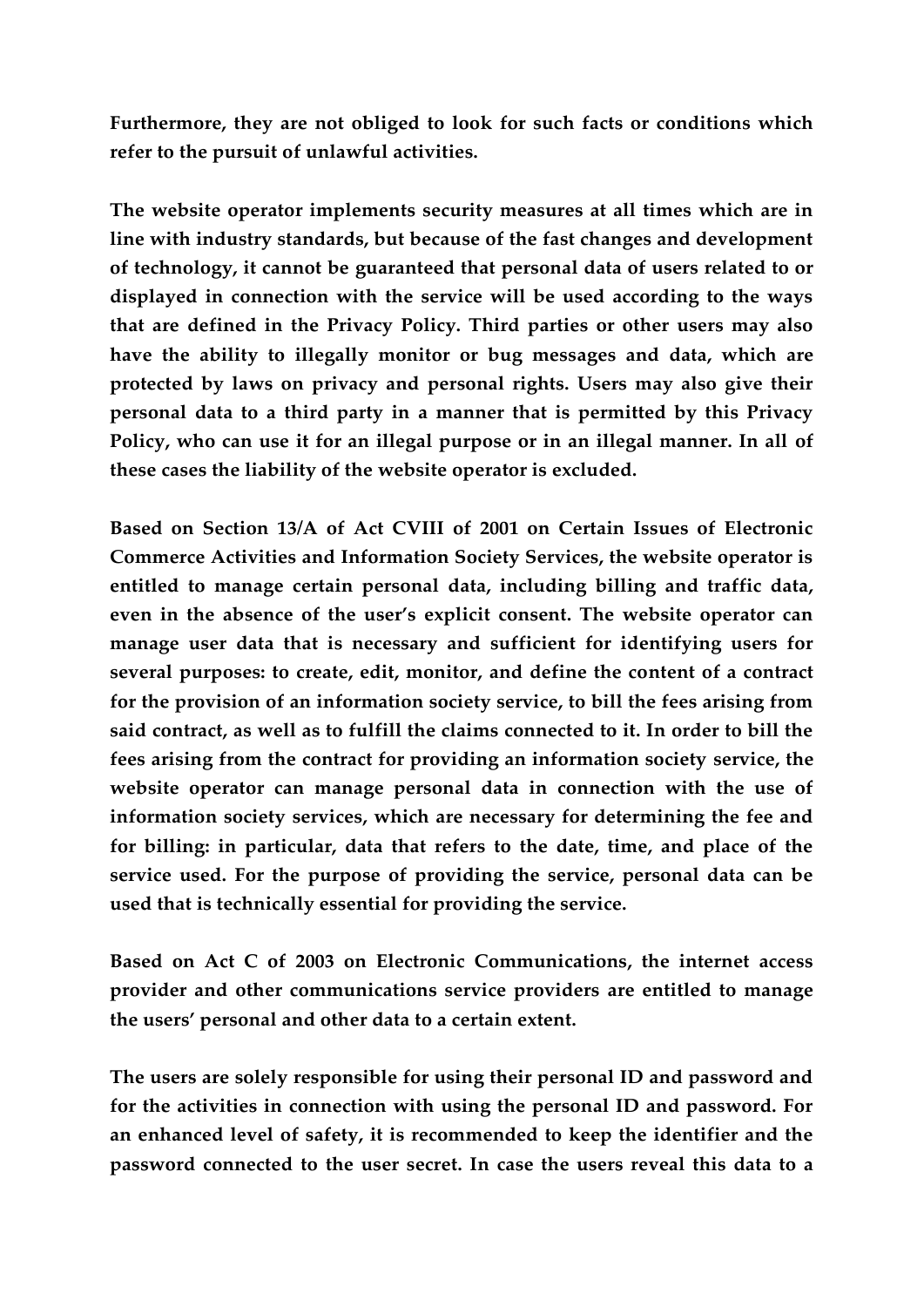**third party, it can have the consequence that the users lose control of their data that is used by the website operator or other data processors in the framework of a service, and they can also be personally liable in legally binding transactions. In these cases, it is recommended to change the ID or the password immediately.** 

**By using the service, the user and the website operator establish contact with each other through communication. Information is provided on an open network (internet). As a consequence, the website operator must meet certain monitoring and safety requirements. According to the current provisions of the data protection law, the website operator aims to make their service safe considering technical aspects and in order that the operator can take security measures which are in line with industry standards (for example using firewalls and in certain cases SSL or other encryption protocols). The operator takes appropriate technical and organizational measures to protect personal data against accidental or unlawful destruction, loss or alteration, its unauthorized disclosure and access, as well as all other unauthorized forms of data processing.**

**The website operator, as data processor, is obliged to give information to the users about data managed by the website operator, about the purposes and legal ground for data processing, about its duration, and about the persons who receive or received the data and why they received it.**

**The users have an absolute right to ask for information at our email address [info@orchideahotel.hu.](mailto:info@orchideahotel.hu) The deletion happens within 8 days after receiving and reading the email. Users who feel that the operator has violated their rights to the protection of personal data can assert their claim before a civil court and request assistance from a data protection supervisor.**

**The operator disclaims all his responsibility for data made public by the user in the framework of the service.**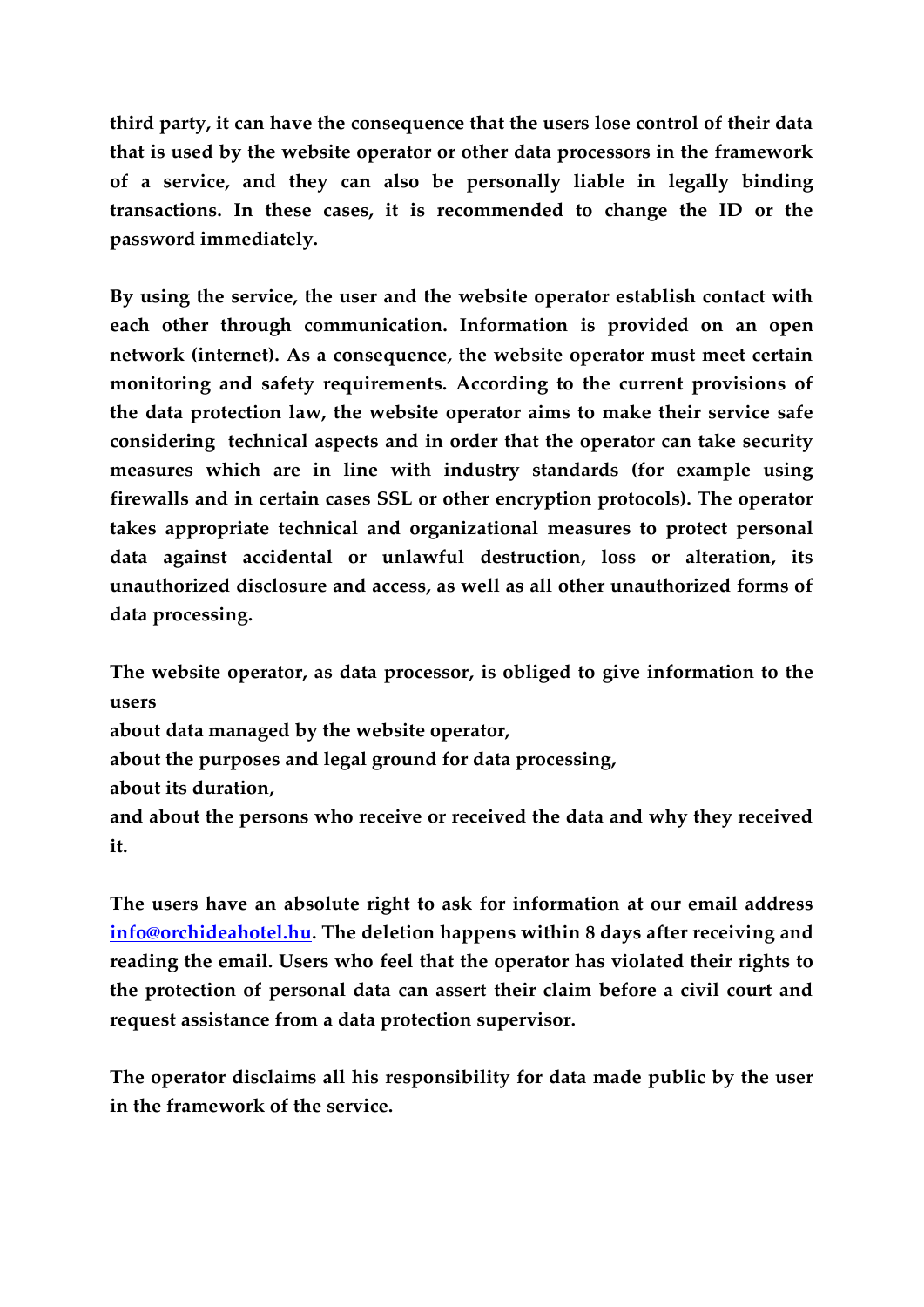**If the website operator obtains knowledge of the fact that the user infringed the regulations of the Privacy Policy, or that he made other individuals' personal data public in an unauthorized or unlawful manner during use of the service, then the website operator will take all the necessary legal actions to compensate for the damage caused, as well as to hold the person who violated the law legally liable.**

**If anyone uses personal or other information, publicly accessible within the service or unlawfully obtained, in such a way that it violates third parties' rights or regulations (for direct marketing purposes, etc.), or otherwise violates the regulations of this Privacy Policy, or causes such damage during use of the service, the website operator will take all necessary legal steps to compensate for the damage caused and hold the infringer responsible.**

**In case the website operator changes its Privacy Policy, it is obliged to make the changed Privacy Policy public on the website of its service. The changed Privacy Policy comes into force on the day of its publication.**

# **COPYRIGHT AND OTHER RIGHTS:**

**Right holders (hereinafter: "the entitled") can call upon the website operator to remove information that is in violation of their rights by issuing a notice in the form of a private or public instrument providing full evidence of the violation, if:**

**-information published by the website operator (not including the standardized URLs connected to the published information) violates the rights of the entitled over their copyrighted works, performances, recordings, broadcasts, audiovisual works, or databases which are protected by copyright law, or**

**-if said information violates the exclusive rights of the entitled arising from trademark protection as defined in the law on the protection of trademarks and geographical indications. The notice should contain:** 

- **1. an indication of the subject matter and the facts that prove the violation of rights;**
- **2. the data that is necessary to identify the infringing information;**
- **3. the name, address, headquarters, phone number, and e-mail address of the entitled.**